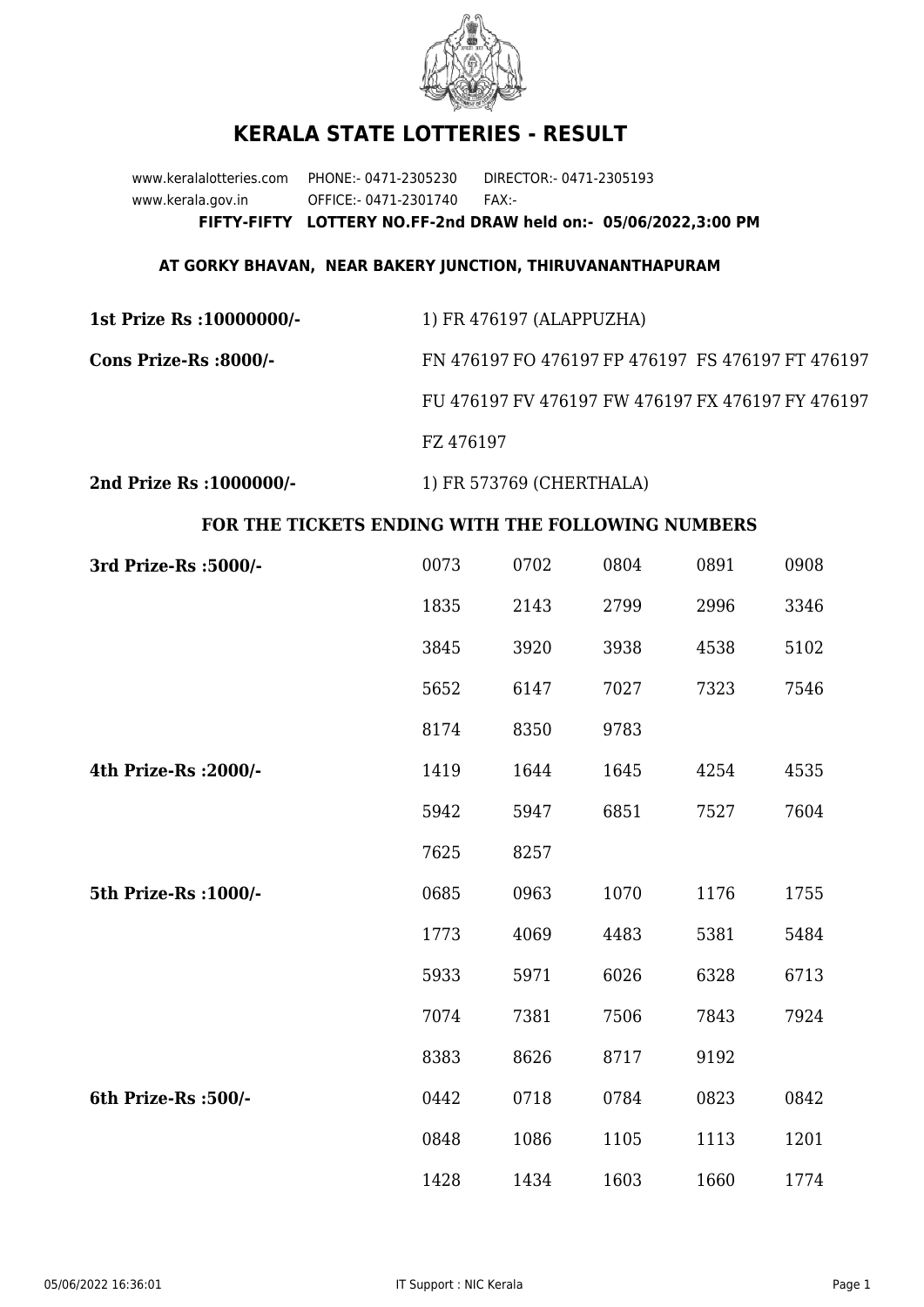| 1850 | 1883 | 1994 | 2045 | 2095 |
|------|------|------|------|------|
| 2188 | 2262 | 2620 | 2638 | 2712 |
| 2741 | 2781 | 2919 | 3004 | 3093 |
| 3161 | 3256 | 3278 | 3394 | 3467 |
| 3539 | 3565 | 3593 | 3613 | 3753 |
| 3803 | 3808 | 3860 | 4152 | 4156 |
| 4313 | 4425 | 4668 | 4696 | 5062 |
| 5198 | 5227 | 5237 | 5522 | 5683 |
| 5759 | 6158 | 6205 | 6228 | 6275 |
| 6306 | 6428 | 6480 | 6487 | 6576 |
| 6716 | 6820 | 6837 | 6848 | 6945 |
| 6965 | 7417 | 7486 | 7538 | 7552 |
| 7584 | 7609 | 7644 | 8164 | 8199 |
| 8216 | 8372 | 8373 | 8382 | 8457 |
| 8535 | 8663 | 8696 | 8697 | 8842 |
| 9287 | 9653 | 9785 | 9845 | 9945 |
| 9975 |      |      |      |      |
| 0020 | 0068 | 0148 | 0167 | 0192 |
| 0300 | 0320 | 0341 | 0516 | 0584 |
| 0615 | 0641 | 0671 | 0738 | 0774 |
| 0803 | 0870 | 1014 | 1245 | 1292 |
| 1325 | 1613 | 1802 | 2006 | 2011 |
| 2078 | 2079 | 2092 | 2105 | 2113 |
| 2187 | 2196 | 2282 | 2405 | 2411 |
| 2558 | 2582 | 2661 | 2832 | 3029 |
| 3036 | 3130 | 3183 | 3198 | 3229 |
| 3232 | 3374 | 3501 | 3687 | 3745 |
| 3918 | 4511 | 4671 | 5023 | 5128 |
| 5132 | 5208 | 5273 | 5457 | 5473 |

7th Prize-Rs : 100/-